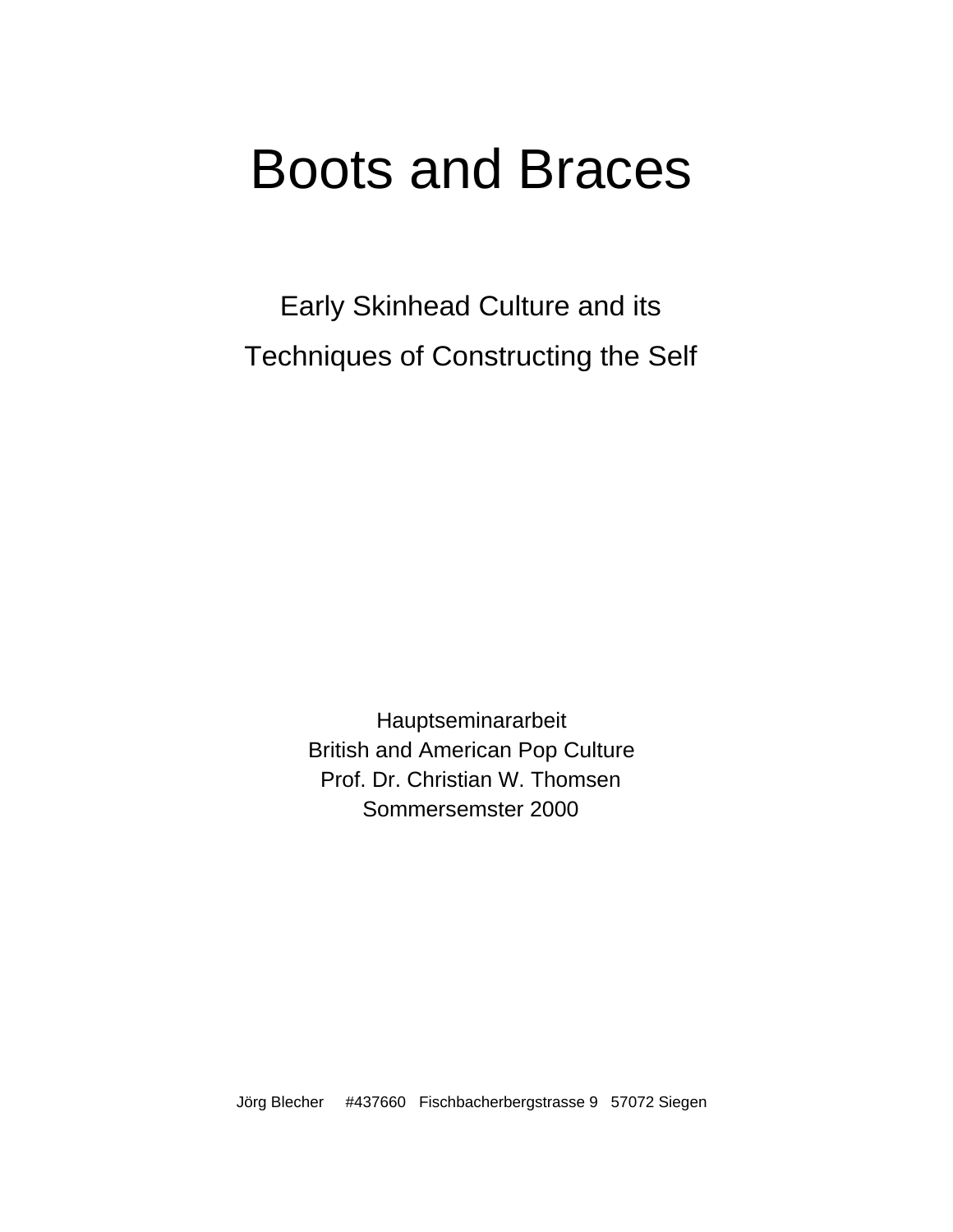| 1. |                                                                                                               | <b>Introduction</b>                                                                    |    |
|----|---------------------------------------------------------------------------------------------------------------|----------------------------------------------------------------------------------------|----|
| 2. | <b>Cultural and Social Extensions as</b><br><b>Techniques of Constructing the Self</b>                        |                                                                                        | 5  |
|    | 2.1.                                                                                                          | The Semantics of Fashion<br>Youth Culture, Labour, Immigrant Culture, Sports, Military | 5  |
|    | 2.2.                                                                                                          | Music<br>Skinhead Moonstomp                                                            | 13 |
|    | 2.3.                                                                                                          | <b>Micropolitics</b><br>The Dispositive of Style and Staging                           | 14 |
| 3. | <b>Skinheads Oscillating between</b><br><b>Subversive Subculture and Affirmative</b><br><b>Parent Culture</b> |                                                                                        | 18 |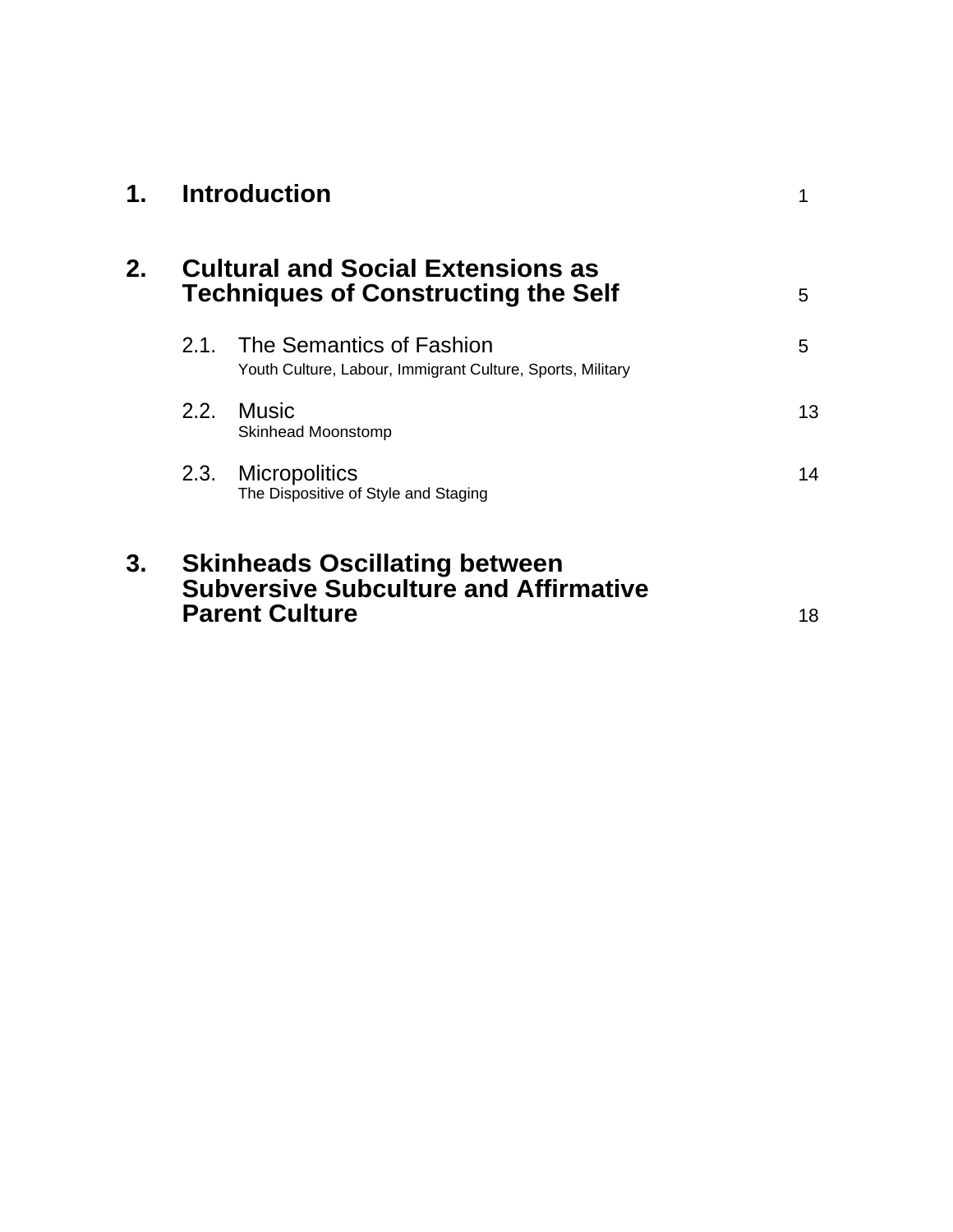# **1. Introduction**

Today, the term ´skinhead´ in (not only) popular terminology is used within the political rather than the cultural or social field. An indepth look at the early stage of the skinhead movement might provide us with necessary insight to understand how this particular youth culture developed as a subsystem of its parent culture and offspring of various subcultures, but got stuck on its way and was damned to oscillate between the states of subculture and parent culture. The aim of this work is to analyse how this state affected this highly popular<sup>1</sup> cult of the self, and how it was reflected in fashion, self-staging, music and micropolitics, hence to contribute to a phenomenology of British popular youth culture of the late 60s and early 70s.

The Birmingham Centre for Contemporary Cultural Studies and its early approaches of analysis and criticism of youth/sub-culture, are still considered to be of crucial importance, yet I would want to take the critical notes by Griese<sup>2</sup> into consideration when refering to material by the CCCS. The methods of analysing youth culture with all its facettes, according to Griese, should be carefully used, that is with their inherent ambivalence in mind. The youth-cultural approach and its methods are emancipatory, supportive and biased. At the same time, they are colonialising, assimilative and controlling. Furthermore, if they are not supported by the analysis of the complex economic and societal situation youth cultures stem from, they might be functio-nalised to stabilise the existing hierarchies of power.

Furthermore, as the title of this paper announces, I would want to refer to Foucault's notion of `technology of the self`, but weaken the term to `technique`. Most of the early skinheads' actions have to be analysed as sub-divisions and as parts of the western culture of the self. The `techniques` were modulised and canonised, and thus potentially became learnable and reproducable. `Technology` would demand a theoretical superstructure, and a reflecting consciousness of scientific approach.

If pop culture is not only defined by its aesthetic materialisation and quantitatively broad acceptance within society, but is furthermore accepted as an indicator of, and reaction to social processes, then subcultures and youth cultures are of significant importance. Thus, this work does analyse the early skinhead cult not only in its aesthetic development solely, but, as "all forms of cultural production need to be studied in relation to other cultural practices and

to social and historical structures <sup>3</sup>, contextualises it with the help of the analysis of its construction and manifestation. Hopefully, some reasons for the impact of the movement will become apparent.

Within youth culture the emphasis on the construction of the self, to my opinion,

they allowed them to wear hairpieces when off duty for the first time in 1969" -- George Marshall: 1 To prove the public effect of late 60's skinheads: "(...)the tabloid headlines were full of boots and braces, (...) skinheads represented some of the most style conscious kids ever." "(...) the USA's military top brass were so concerned that servicemen posted in the UK might be mistaken for skinheads, that Spirit of '69. p 15-20

<sup>&</sup>lt;sup>2</sup> Hartmut M. Griese "Jugend(sub)kultur(en): Facetten, Probleme und Diskurse" in: Jugendkulturen, Politik und Protest. p. 44f

<sup>&</sup>lt;sup>3</sup> Nelson, Treichler and Grossberg "Introduction" in: Cultural Studies. p. 4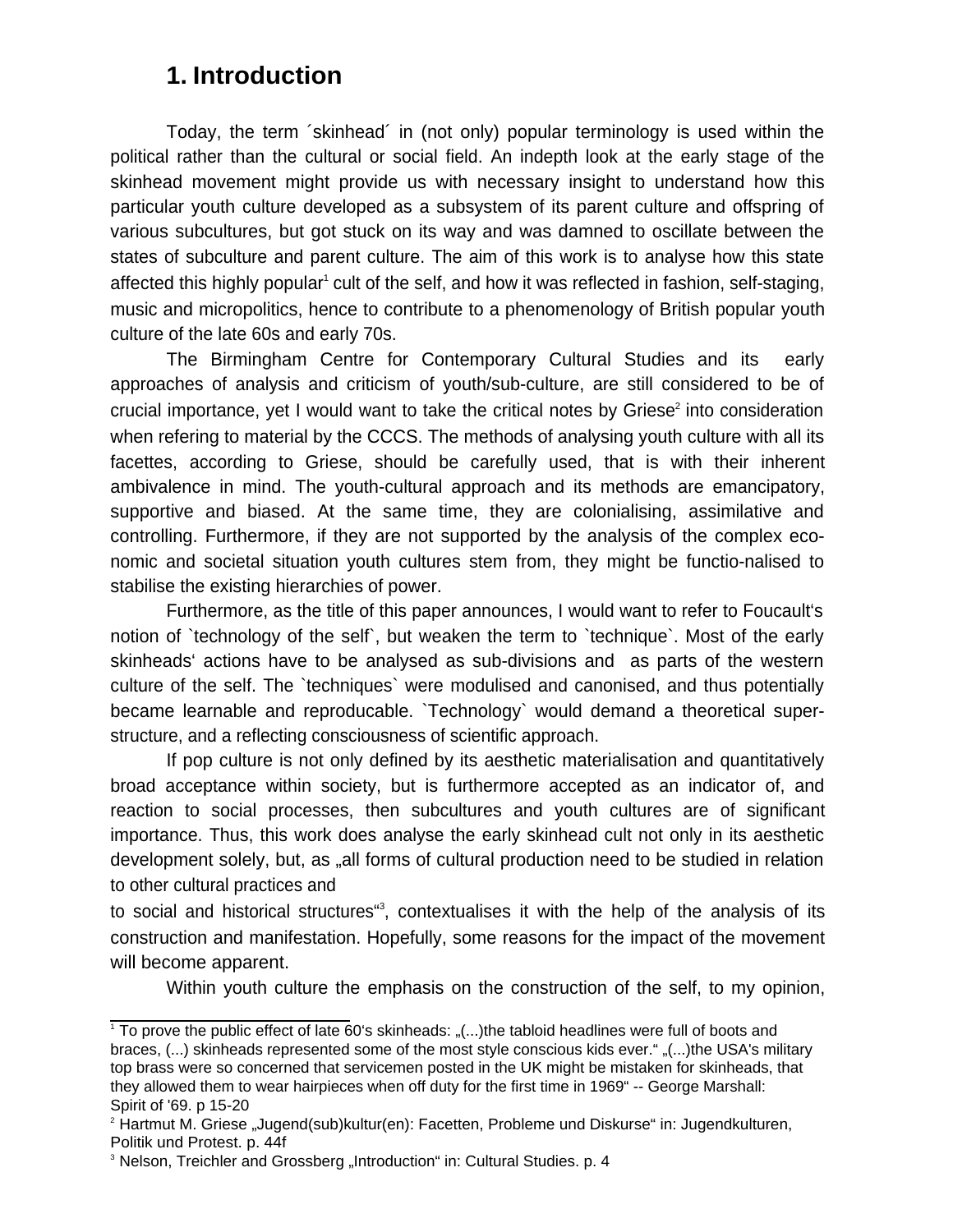never before was more crucial and of stronger effect on the public image, only the beginning Punk movement of the middle 70s could be con-sidered to be based on a similar structure. Various cultural studies state the first half of the 20th century as the birth date of youth culture as it is defined today, since especially urban environments of late capitalistic societies, shaken by transformational processes on almost every societal plane can give rise to youth declaring their own rights and developing their own group conciousness. Small numbers of youth gangs of the 20s are often named as predecessors of the post-war mass movements leading to a distinct youth culture which was defined rather by generation than by class. The societies of Europe and North America were the first to encounter a growing number of adolescents de-manding and creating their own lifestyle, which often was contrary and oppositional to their parents'. Parallel to its struggle to become emancipated from parental and societal control, youth soon became co-constructed as such and exploited by the consumer society.

Phil Cohen<sup>4</sup> characterises the social and economic situation of British, and especially London youth in the late 60s as determined by the re-arrangement of the working-class neighbourhoods along with the partial de-struction of the supportive networks of economic, kinship and cultural relations within their population. Rehousing and redevelopment forced most of the population to adopt the ´atomic family´ lifestyle, deterritorialised geographically and emotionally, and stripped off its usually diverse grown solidarity relations. Conflict solution had to be intensified on the inter-personal plane and at the same time did economic instability and enforced social mobility add to the constant struggle within the families and within the class hierarchies. The proclaimed disappearance of class boundaries was in fact the disappearance or loosening of security networks, which up to then prevented the individual's decline from working-class to lumpen-proletarian status. Basically, the boundaries upwards had proven to be still intact.

From these conflicts and tensions, which to my opinion were regressive developments, suffered not only the parents, but also the youth of England's bigger cities. The fragmentation of their cultural, social, economic and material relations had to be re-located within what was left of the community. Especially the youth cultures of the late 60's could be interpreted as a means to cope with, and rearrange the fragments of the own, the families' and the class' history of dislocation. Territory, objects, rituals and kin/friendship were up-valued to extreme fetishisation by some of the cults, mostly based on the traditional patterns developed within and acquired from the parent culture.

The element common to both, as well to the parent culture as to its sub-cultures was their resistance against the superordinate bourgeois culture as dominant culture, which at times was encountered as of repressive character. Adding to that, youth subcultures, aside from the class distinction, also developed coherent techniques of generation specific distinctions, and of mediating the generational conflicts on the plane of transformative and subversive stylisation. The objects, the rituals and the micropolitics of the parent generation were taken as pre-existing commodities with their own in-herent cultural meanings. They were then adopted and transformed by using them within a new social context, which could be as well oppositional as affirmative, as well of expropriative as of appropriative nature.

<sup>&</sup>lt;sup>4</sup> As quoted by Clarke, Hall, Jefferson and Roberts in: Hall, Stuart and Tony Jefferson "Resistance through Rituals". p. 30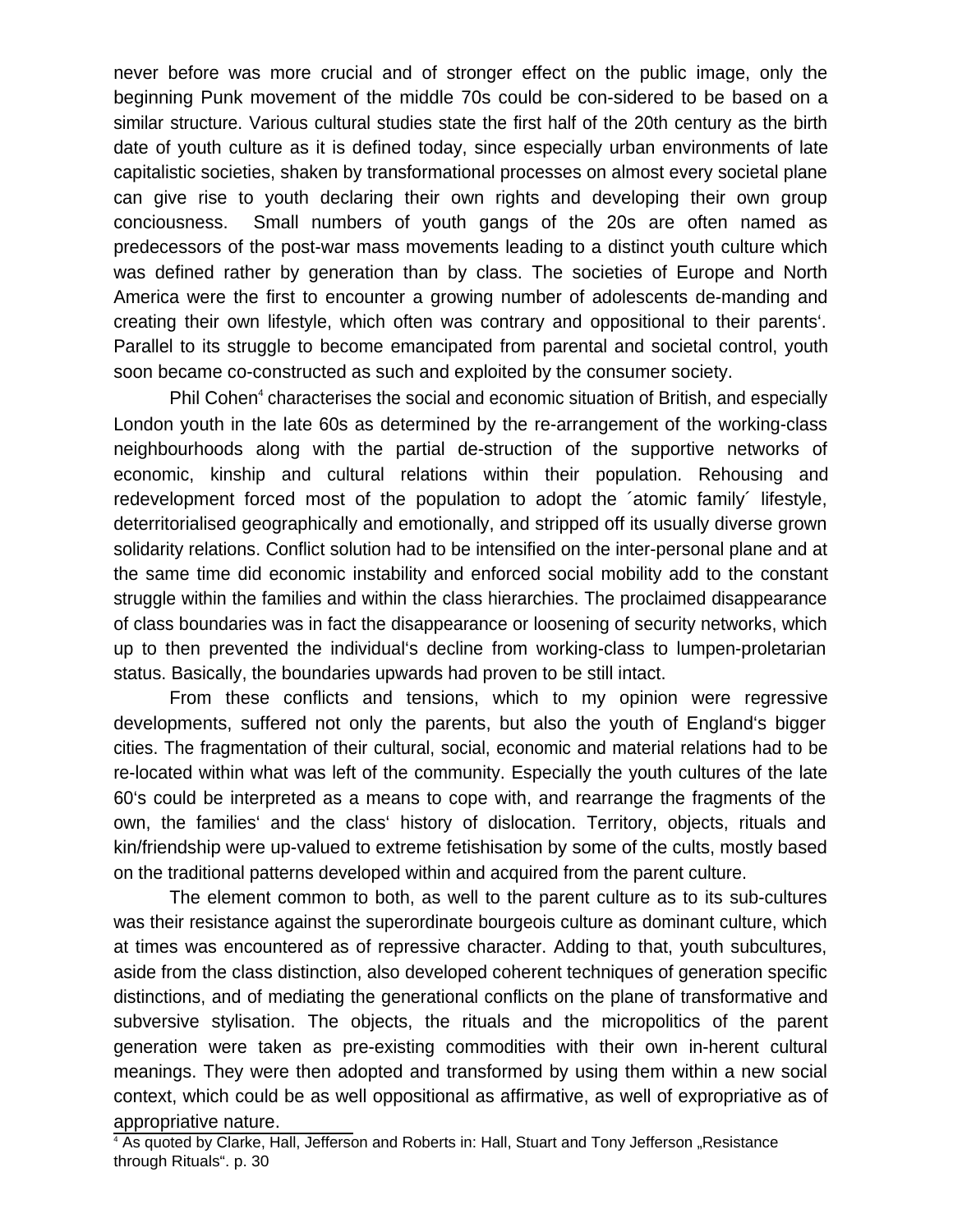We need to keep in mind that the early skinhead culture in various ways seems very remote from today's, but nonetheless canonised a distinctive style and certain attitudes and techniques to set skinheads as a group apart from other youth cultures. To define and conquer spaces for the self to develop and live in, use is made of various cultural techniques and social extensions of the self, which are based on the cult's micropolitics, on reaction to the environment (rejective as well as affirmative), and on almost autogenetic techniques. According to this, quality and effect of the micro-politics could be analysed at their intersection with style and public appearance of the groups and gangs, which both separately play a very important role, and when combined feed a crucial mythic concept. The same probably holds true for the skinhead's affinity for class and inheritance.

The heavily acclaimed "Spirit of '69<sup>45</sup> as all-time 'glory days' of the scene, boots and braces as essential clothing, a cropped skalp as a must and the aggro days are only a few, yet important, parts in a wide range of specific techniques of constructing and staging the self within society.

The sources and secondary literature used for this paper are of historical approach mainly, and were produced within the skinhead subculture itself. The books by Griffiths, McKenna and Marshall are considered standard works among skinheads, but as the texts are of rather enthusiastic and uncritical na-ture, they occasionally lack the self-distance of the author, which historical works should provide. Hence the above mentioned demand a critical reception in order to tell the historic facts from mystification.

The novels by Richard Allen (one of the various pseudonyms of James Moffatt) and Stewart Home link skinploitation to historically accurate facts, as both authors, of whom only Home has a skinhead background to himself, set their novels within the skinhead cult and exaggerated its distinc-

#### tive features.

For literature of theoretical analysis, use is mainly made of essays by members of the CCCS, University of Birmingham, since their analysis has proven to be most productive for the contextualisation of the cult, and for the semantic analysis of fashion and self-staging.

Internet pages of merely fanzine nature, as well as recent mailorder catalogues and web-presences, album covers and last but not least, personal involvement and recollection were used to distill what survived the now 30 years of "the greatest of all British youth cults"<sup>6</sup>

 $^{\circ}$  "They had spread in popularity throughout the length and breadth of the country during the early Seventies, after first going public in 1969 during the Rolling Stones free festival in Hyde Park (...) the skinheads clashed with the notoriously violent Hell'sAngels under the hot London sun. The skinheads had arrived and they weren't going to go away." Pete McKenna: Nightshift. p.22

<sup>&</sup>lt;sup>6</sup> George Marshall in his foreword to "Spirit of `69"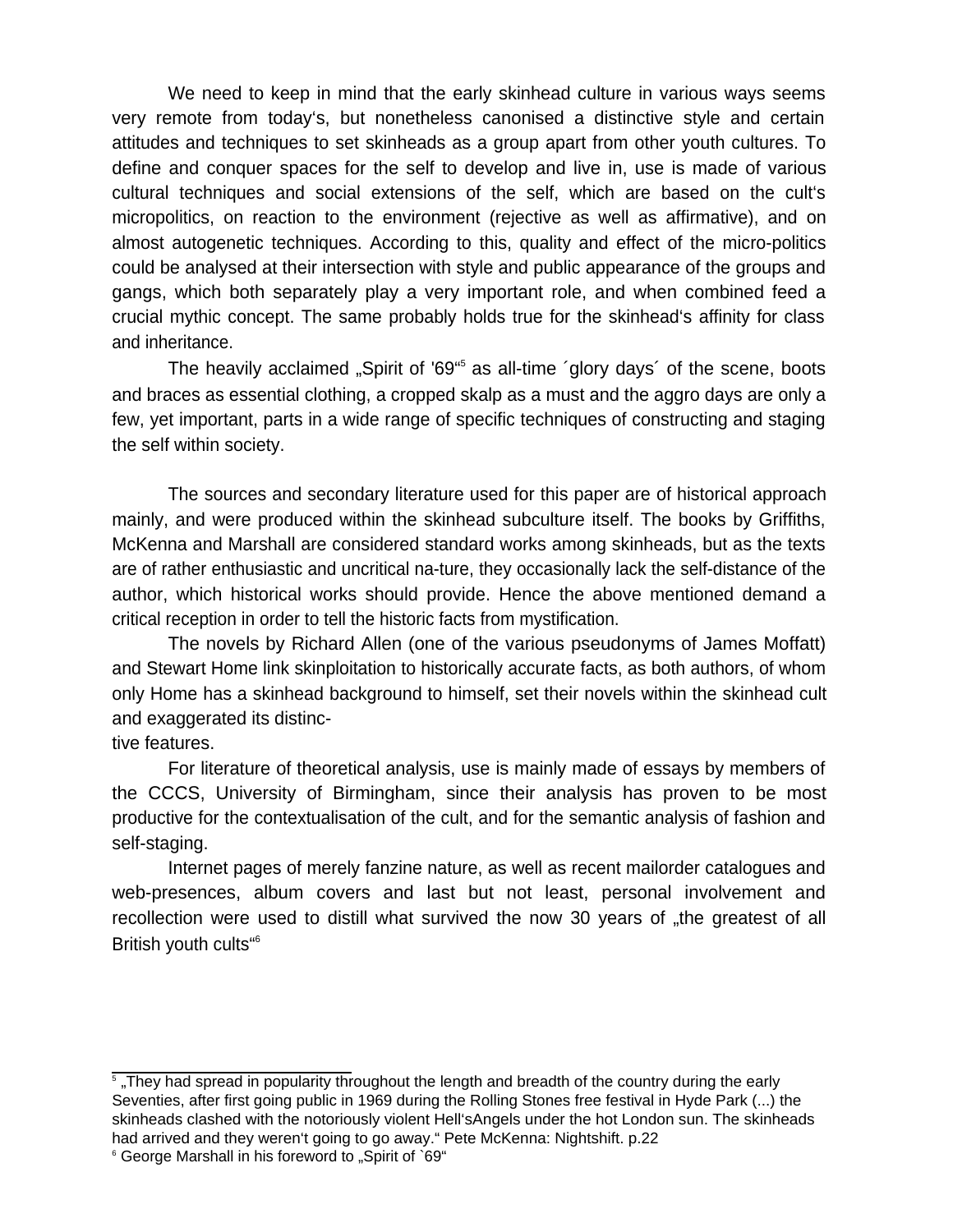

..I want all you skinheads to get up on your feet. Put your braces on your jeans and your boots on your feet. And gimme some of that old moonstomping!"

Skinhead Moonstomp Syramip, 1969

# **2. Cultural and Social Extensions as Techniques of Constructing the Self**

## 2.1. The Semantics of Fashion Shirt by Fred. 'Nuff said

The advertising slogan<sup>7</sup> above, coined to promote Fred Perry's tennis shirts, in its seemingly honest and simple slang style might symbolise what skinhead fashion is about: straight, unspectacular, functional, convenient, and yet stylish (at least considered as such) clothing. As not all of these qualities were promoted by the dominant and widely available pop and hippie fashion of the late 60s and early 70s, they had to be borrowed from various styles, which were used as well for their functional as for their aesthetic contribution to the new style. The skin-

head style had its function not only on the level of individual taste, but served as a uniform-like means to establish the sought Togetherness<sup>8</sup> by outer appear-ance and group action. The semantics of the chosen cultural symbols and their function as spaceproviding extensions within the social field will take up the main part of this chapter. The importance of the new social meaning the adopted dress acquired, and of the process of adoption itself must not be underestimated. In the late 60s youth still were considered to be a problem that had to be repressively dealt with, rather than to be emancipatingly supported. Hence youth themselfes had to construct their own social environment of rituals, relations and symbols which were collectively and independently defined.

Group conciousness and the values and concerns of the group have to be represented by the parts chosen for the new style, since the potential sources all hold

<sup>7</sup> Marshall. p. 20

<sup>&</sup>lt;sup>8</sup> Name of a famous Northern Soul Magazine, recently published in England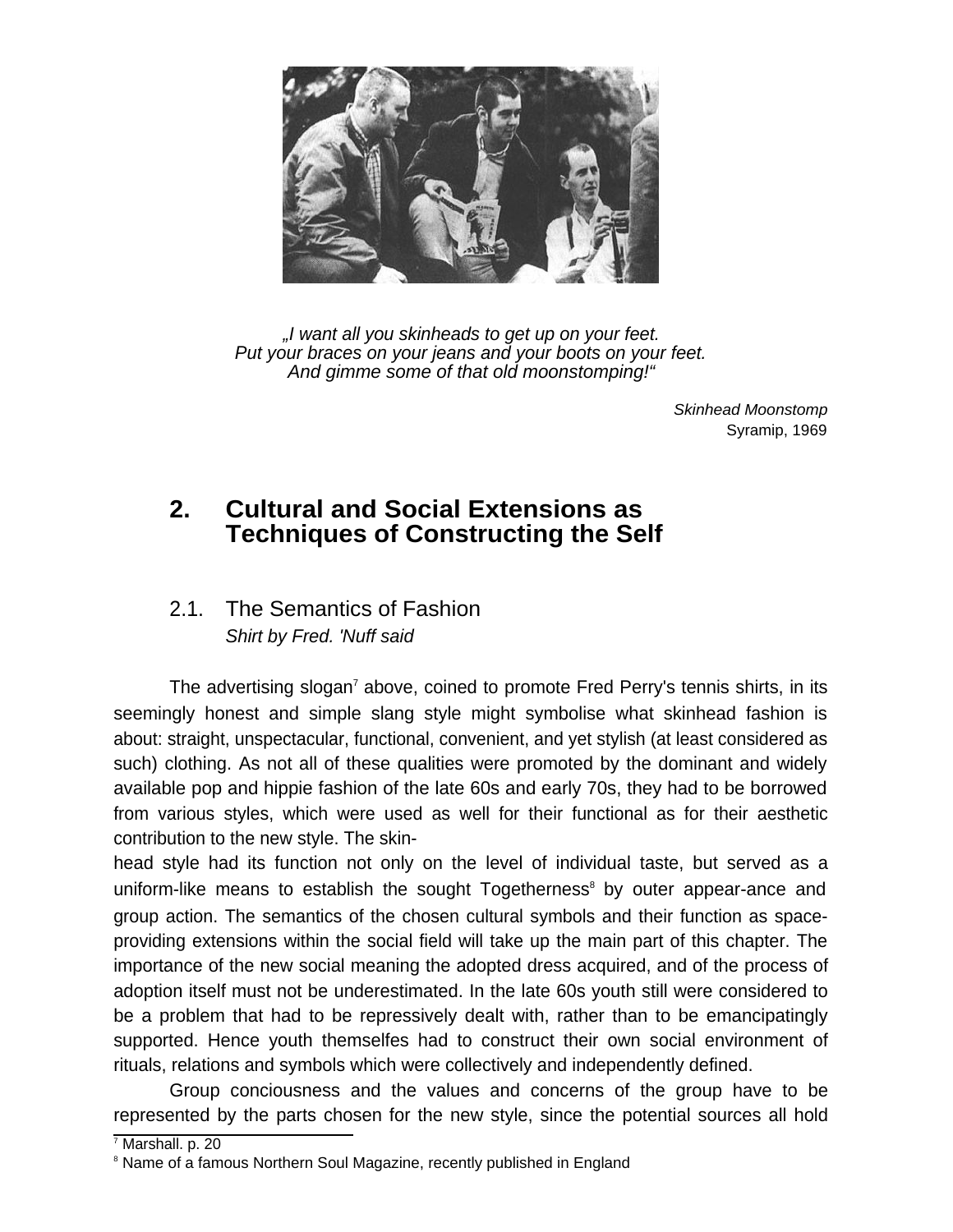their particular meaning within their fields. They might be chosen for the effect of transgression, be they class boundaries or generational boundaries, or for the act of assimilation, of mainly relatively remote cultural symbols.

Interestingly enough, the nationwide canonised dress-code the British skinheads developed did not promote a style uniform in itself, like e.g. the coherent hoodlum style of the hard mods, but of rather patchworked nature. This hints at the process that led to the new style, and according to John Clarke the process can be considered a bricolage (Levi-Strauss), which consists of "*commodities*, produced originally for special markets. That is, their pre-transformation existence was posited on the existence also of other groups (...)"<sup>9</sup> and different social fields, of which the main sources were: youth culture, labour, immigrant culture, sports and military. These social fields might further each be attributed with functional reasons and/or aesthetic and sym-

bolic meaning for which they were incorporated throughout the development of skinhead fashion. Differing from the mod's "appropriation and reorganisation (...) of elements in the objective world which would otherwise determine and constrict him"<sup>10</sup>, an early skinhead absorbed not so much for the subversive effects of escapism, but took for rather functional hedonistic ends what was within reach and fit the task to dress smart and hard. The dominant cultural sources thus seem to be wisely chosen.

Most of the following examples are taken from Marshall's "A-Z of Skinwear"<sup>11</sup> since his collection has proven most useful. The collection was assembled in retrospect and the rather strictly limited canon of skinhead fashion and the scene's constant conservative approach to its `true` roots and its pride in inheritance conserved much of the original style. McKenna also gives a brief account of early skinhead fashion, refering to Richard Allen's novels:

"The books rapidly became popular and serverd as readily available style guides for all potential recruits who wanted the clothes Joe and his gang wore. Contained in the pages were the essential items that made up the skinhead uniform. An image that to this day remains one of the most striking of all the images youth cultures have developed. (...) Levi's Denim jackets and jeans. Fred Perry sportshirts. Ben Sherman and Brutus shirts. Sta prest trousers. Two tone suits and crombie overcoats. And of course the item that above all others has come to symbolise the skinhead movement. The Doctor Marten Air Wear boot. The good old bovver boot. Everyone has either owned a pair of these boots or been on the receiving end of them".<sup>12</sup>

#### **Youth culture**

As this source of skinhead culture recycled the fashion of its parent culture, with accesoires (e.g. patches) as only self-produced exception, it mainly contributed to the emerging style by processes which are comparable to the concepts of inheritance and ´semantic cannibalism´. Inheritance, if members of a subculture offensively add new features, but still cling to reminiscences to their original cult for historic reasons; semantic cannibalism, if members of a emerging subculture partially borrow from an exisitng style for the transferral and reapplication of symbolic power and mythical background.

<sup>9</sup> Hall, Jefferson. p. 178

<sup>10</sup> Hall, Jefferson. p. 93

<sup>&</sup>lt;sup>11</sup> Marshall. p. 167f

<sup>&</sup>lt;sup>12</sup> McKenna, p. 23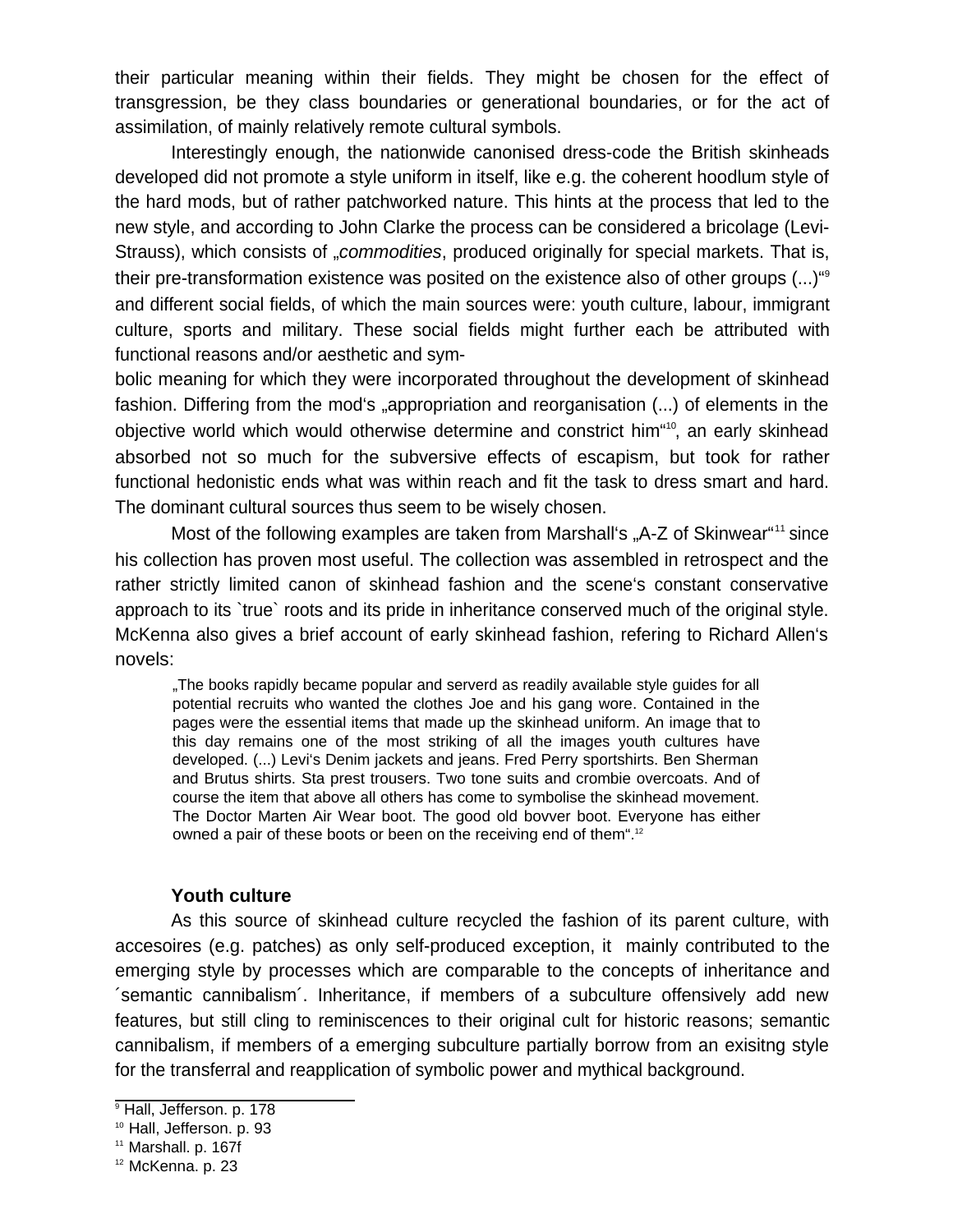There was no such ´original skinhead´ which might serve as the initial model of the cult, but "(...) kids wearing boots and sporting crops were seen in mod circles as early as 1964"<sup>13</sup>, that is within in a youth culture of complex, almost situationistic self-stylisation, declared to be "pure unadulterated STYLE, the essence of style"<sup>14</sup>. The mods' semantic rearrangement of their parent culture's symbols, mostly of consumer habits and products, their distortion and inversion served as a means to establish a, to outsiders, highly encrypted culture providing unmonitored space of freely chosen symbolism, relations and rituals.

The new branch within mod fashion emerged mainly from the groups of hard mods<sup>15</sup> as ancestors, who gave rise to the new style which should soon grow into a cult of its own. Again, a new cult developed along the rejection of the massive influx of younger followers said to lack the original roots and aspiration, who were declared "'states' because they didn't have the faintest idea about class or style, and had to rely on the High Street to tell them what to wear"<sup>16</sup>. (Aside: the term 'hard core' as label might fit, but for a youth cult was, to my knowledge, first used with the early 80's US movement of punk which rejected the 'no future' attitude of the early days and was con-cerned in social and political committment, and ever since denotes a movement ´back to the roots´ and back to the/an authentic [sic!] style of life and art.) Only partially could skinhead culture be considered as being a hard-core reduction to mod roots, but set apart as a cult of its own right for its ability to adopt from various fields and its own distinctive characteristics which soon attracted public attention.

Shirts by Ben Sherman were most popular among mods, which ultimately lead to company advertisements which read: "Ben Sherman was a Mod God"<sup>17</sup>. Ben Sherman not only endulged himself in mod life of party, speed and amphetamine, but also formed a crucial part of the mod's fashion. "Our Generation" as headline of the brand's history exemplifies the company's playfully referral to its part of mod history.

Gangs of inner cities' hard mods, of whom the largest numbers were counted in London and Glasgow, had a more aggressive approach towards public appearance and eventually their opponents. They swapped their smart suits and expensive shoes for casual sportswear, jeans and boots, which served better for the regular ´aggro action´ and the notorious soccer trouble and street fights. The parole of upcoming skinheads "to dress smart and hard" thus reveals in how far their distinctive style was a functionalised patchwork of reaffirmed borrowings from the mods, and from the rude boys of the West Indian communities of Britain. Both subcultures drew their attraction from their latent violence, and from their permanent rebellion against the parent culture and the majorities' culture by rearranging and transforming their symbols and clothes into one's own, and finally representing them to the public in a manner which would not be accepted by the British majority.

 $\frac{13}{13}$  Marshall, p. 8

<sup>14</sup> Hall, Jefferson. p. 93

<sup>&</sup>lt;sup>15</sup> for hard mods' roots see: paragraph on immigrant culture

 $16$  Marshall. p. 8. The negative publicity of the bank holiday riots of the years 1963 and '64 is considered to be the first sign of the decline of the mods (The Who's My Generation was released in 1965)

<sup>&</sup>lt;sup>17</sup> History chapter of www.bensherman.co.uk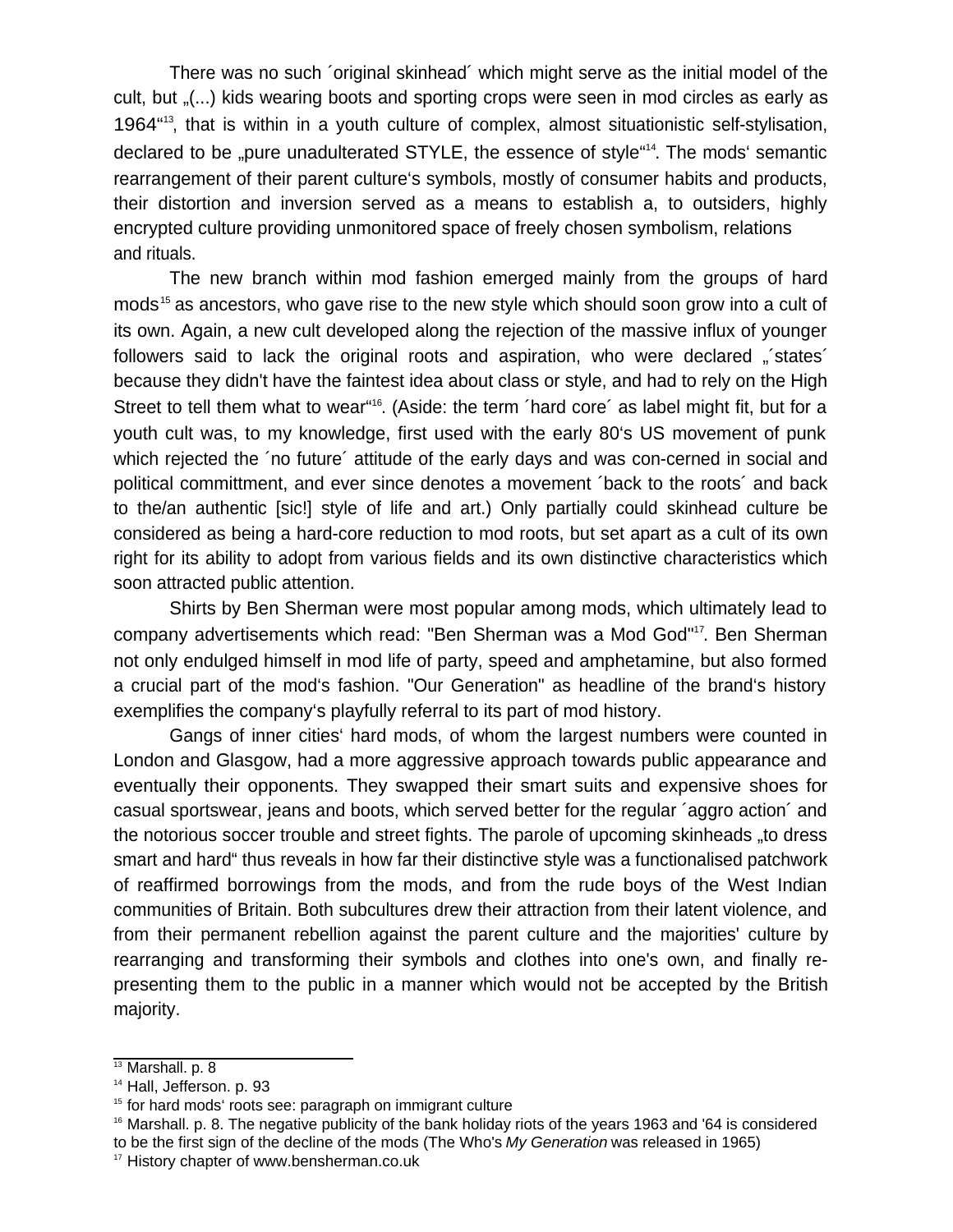#### **Labour**

Today's most famous skinhead apparel, the pair of "Docs", as Dr. Marten's Air Wear boots are usually called, virtually won the 'competition' against army boots and National Coal Board miners boots. As Marshall reports<sup>18</sup>, they were often worn one or two sizes too big, to support a martial look and heavy feel that was needed and feared. Not only style, but function made steel cap boots first choice as footwear, until they were declared "offensive weapons" by authorities and banned from soccer stadiums. At times they were even delaced and/or confiscated until the rivaling fans were

out of reach, which might have added to their mythification as the essential gear.

It took a youth cult less than 5 years to turn their fathers' boots into a classified weapon.

Boots<sup>19</sup> were, and still are, objects of fetishisation and narcisstic at-tention, since their aggressive appearance, combined with the ritual of preparation and showing off as a group embodies the skinhead approach to the outer world, thus the symbol has to be intensively taken care of. "Worn with Levi's jeans that were turned up to display the boots to their full menacing potential. Everybody I knew nurtured their Martens with the care and attention usually only reserved for dying relatives or girlfriends (...) bulling them up to a mirror-like shine that a guardsman would have been proud of (...) it was like sex sometimes (...) Exhausting, demanding and ritualistic (...). "20

By wearing their fathers' boots, the skinheads made their pride in their workingclass background public, first to rebel against the decency of the parents' generation, second to independently declare style to be a matter of individually defined function. But, to avoid a masquerade like outfit, special apparel designed for work solely was rejected in favour of what might be labelled as ´connotative clothing´, such as the donkey jacket with a waterproof top of the back, worn by dockers and miners. Special desings or cuts were, if at all, chosen very carefully, more important was the regular environment the clothes were used in, and if an item was exclusively worn by blue collar workers, then it would fit the skinhead style.

To declare jeans an original borrowing from the field of labour would do injustice to the 50's cult of early rock'n'roll teddyboys, which first transformed blue denim into a leisure symbol of a youth cult, and thus completely suspending its original use. Nonetheless, the choice of jeans again hints at the semantically rather strict code of early skinhead fashion, demanding hard, but smart clothing.

Compared to borrowed army or sports wear, labour gear was not as-sociated with a special task or leisure activity, but with the inescapable economic basis, and the habitus of necessity<sup>21</sup> of ones class. For outsiders it was hard to tell the source the clothing was borrowed from, because the 60s youth fashion heavily drew from pop music and its colourful and screaming approach to style and clothes. Thus their fashion could easily be

 $18$  Marshall. p. 17

 $19$  , Most of his mates wore new boots bought for a high price in a High Street shop. But not Joe's. His were genuine army-disposal boots; thick-soled, studded, heavy to wear and heavy to feel if slammed against a rib." Richard Allen "Skinhead" in: The Complete Richard Allen. p. 14

<sup>&</sup>lt;sup>20</sup> McKenna. p. 24

<sup>&</sup>lt;sup>21</sup> Pierre Bourdieu's notion of "habitus" denotes a set of flexible dispositions causing unintentional action within a distinct social setting, as their flexibility prevents a individual reflection on the activity. For the implementation of Bourdieu's concept of habitus in cultural studies, see: John Fiske "Cultural Studies and the Everyday Life" in: Cultural Studies. p 154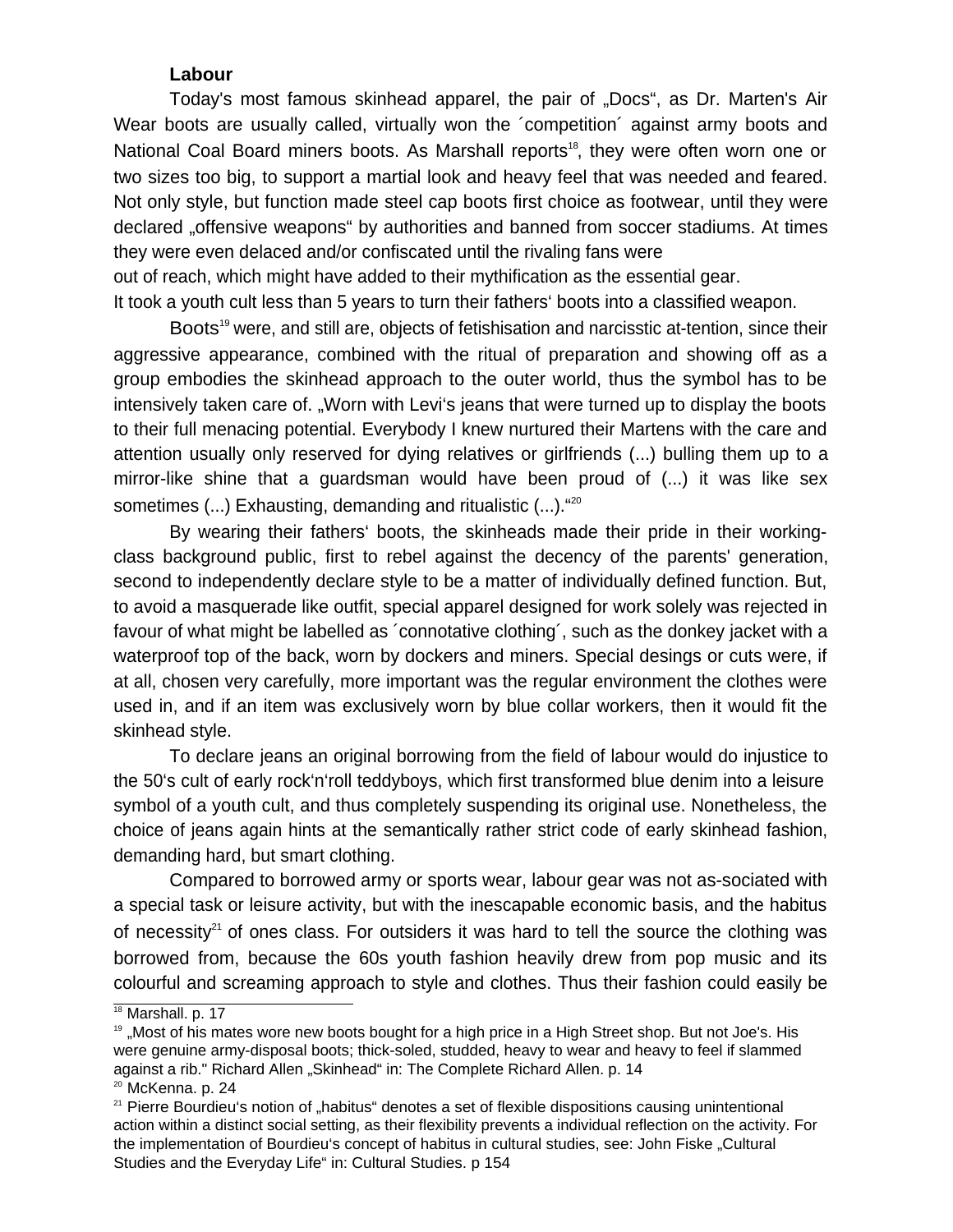distinguished from the dominant fashion. But in the skinheads' case, there was less distance of original use and borrowed use.

The exaggerated and subversive approach of mod fashion was taken back in favour of more decent, thus assimilating clothing, which was laden with symbolic power only when associated with the skinhead lifestyle.

#### **Immigrant culture**

West Indian music with its most popular offshoots ska, rock steady, reggae and blue beat (see chapter 2.2.) was the main transmitter for the according culture of hoodlum and rude boy style to influence the founding developments of a distinct skinhead style. The sub-culture of immigrant youth was the only aspect of immigrant culture as a whole contributing to skinhead fashion, but nonetheless with strong effect. Mainly the bigger cities of Britain saw the immigrant youth dressed like the rude boy gangs of Kingston, whose style was then further condensed by the smart mod-fashion centered around suits, shortened trousers and polished shoes, often supported by shades and trilby hats.

The fraction of mods turning into skinheads embraced the style which was staged by immigrant youth at the famous soul allnighters, hoping that some of the backstreet and hoodlum flavour would rub off on them. But, the style was only partially adopted and therefore did not bear every facette of the original: in opposition to the West Indian immigrant kids', the skinheads' trousers were not handed down from their older brothers, but newly pur-chased, and thus had to be cut for the original look, which transformed a neccessity into fashion. Aside from this borrowed look of poverty, wrap-around shades, worn at any time of day and at any location, symbolised the mythical power of the violent aspects of the jamaican rude boy style, which probably was most important to British youth.

What sets immigrant culture as source apart is the variety of channels

to transmit cultural extensions from one group to another. With medialised images of immigrants as first impressions of West Indians and very few social contact, it took until immigrant youth developed their own distinctive subculture that British youth became attracted to this, in various ways similarly organised cult. From then on, not only street buddies and school mates<sup>22</sup> served as link, but the growing number of soul parties and allnighters made the two sub-cultures mingle. According to the fashion, skinheads made the music their no. 1 choice. Griffiths' Boss Sounds features a newspaper clipping with the head-line reading "Bluebeats Greatest Fans - the Skinheads"<sup>23</sup> and states the importance of the West Indian communities in Britain for the formation of what today might be called the canon of initial skinhead culture. (see chapter 2.2.)

#### **Sports**

Blending the working-class based football and boxing-culture with upper-class leisure like tennis by wearing brands associated with either of them, skinhead culture again

<sup>23</sup> Griffiths. p. 7

 $22$  Marc Griffiths in his foreword to Boss Sounds: "(...) I first became interested in reggae when i heard Israelites. During the summer of 1970, a Burmese kid joined my school class and we often exchanged views on the latest reggae and soul sounds. He had three older brothers who were into reggae, and (...) it wasn't long before I was invited round to his place to listen to records on strange labels (...)"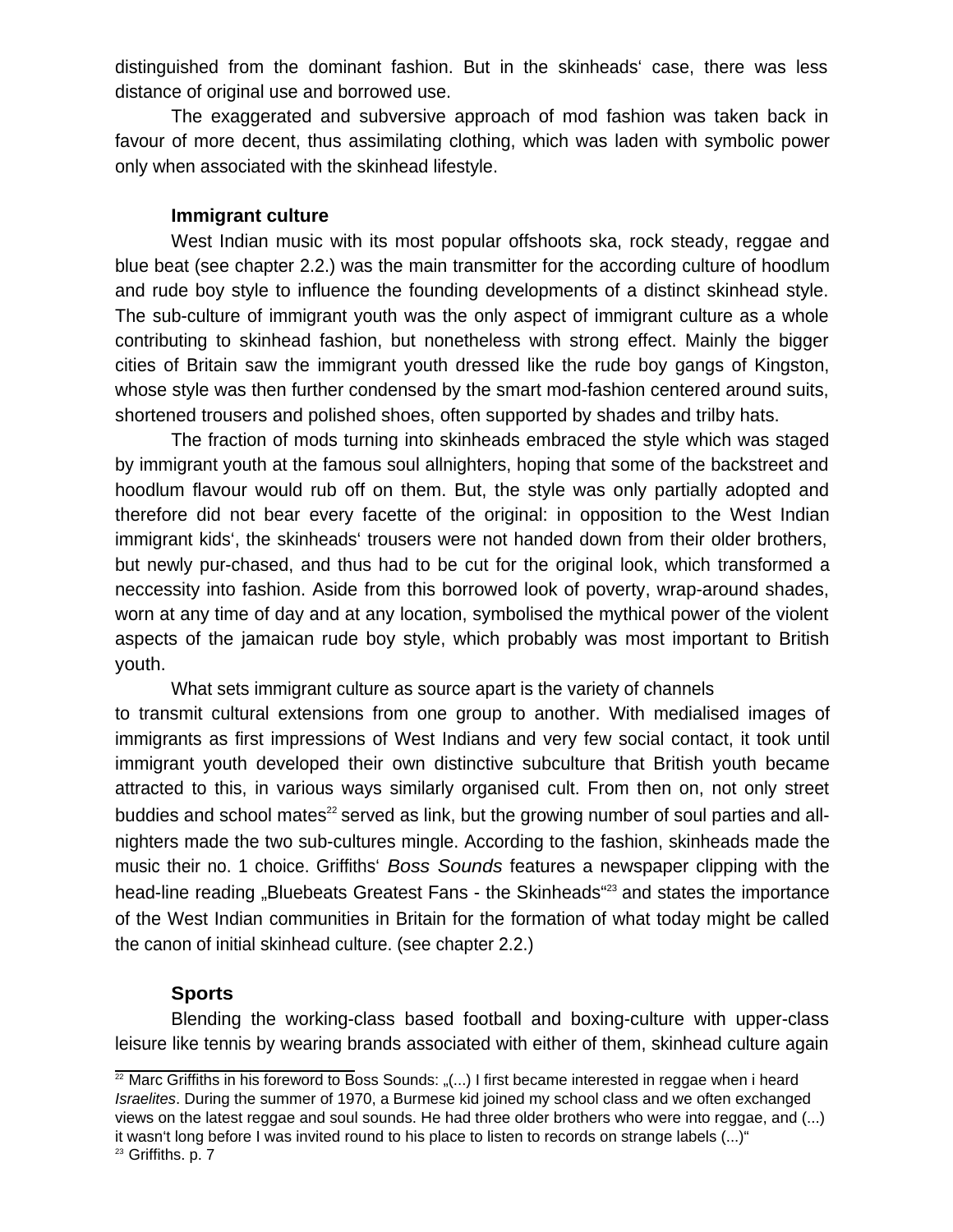chose and assimilated clothing for reasons of style as well as for the impact of the semantic shift the clothing underwent as it was recontextualised.

Fred Perry, Britain's most famous tennis player, lent his name to a range of tennis wear, which soon became popular among mods. Mainly the short-sleeved 4-button shirts, sporting the laurel wreath like all Perry clothes, turned into standard skinhead apparel, often chosen by their color schemes to match the favoured football team's colors. By the time, all different cuts of skinhead clothing, like Harrington jackets, cardigans, button down shirts or vests soon became available also by the most popular brands Fred Perry, Ben Sherman and Lonsdale.

As the majority of early skinheads had very little connection to the habits of upper class leisure, Perry shirts, as well as Ben Sherman shirts, were chosen for their comparatively high quality and durability, but mainly for aesthetic reasons, since their button down collars served as ´counterstyle´ against the hippie-look of broad, floating flares and wide collars.

The same holds true for the straight and unspectacular (even when compared to their parent's clothing in the late 60s) style of boxing equipment by Lonsdale London. Ex-professional boxer Bernard Hart opened his shop in 1960, but not until 1966 did his fashion become popular with the growing mod and rock'n'roll wave. "[...] because of the [...] shop just off Carnaby Street as much as for the love of the noble art<sup>"24</sup>. Their customers, who mainly belonged to each of the youth cults, chose Lonsdale sweatshirts and vests. The close relatedness of sports and subculture becomes apparent if the WBA logo below might serve as symbol for some of the skinhead culture's principles: cooperation, which leads to uniformity and control.

Football colours, patches and team shirts did not only serve as symbols of pride, but also did they symbolise the committment of the loyal supporters to a team, respectively to a sport itself and its principles.



# THE WORLD BOXING ASSOCIATION

Hence, the choice of sports fashion fills the gap between the style-laden mod fashion and the function-laden and durable work apparel.

The affection for sports like boxing or football, which are based on the seemingly authentic ´proletarian´ principles of competition, might stem from the two schemes of aggressive manhood and violent conflict solution (see chapter 2.3.) inherent in skinhead culture from the very beginning.

 $24$  Marshall, p. 170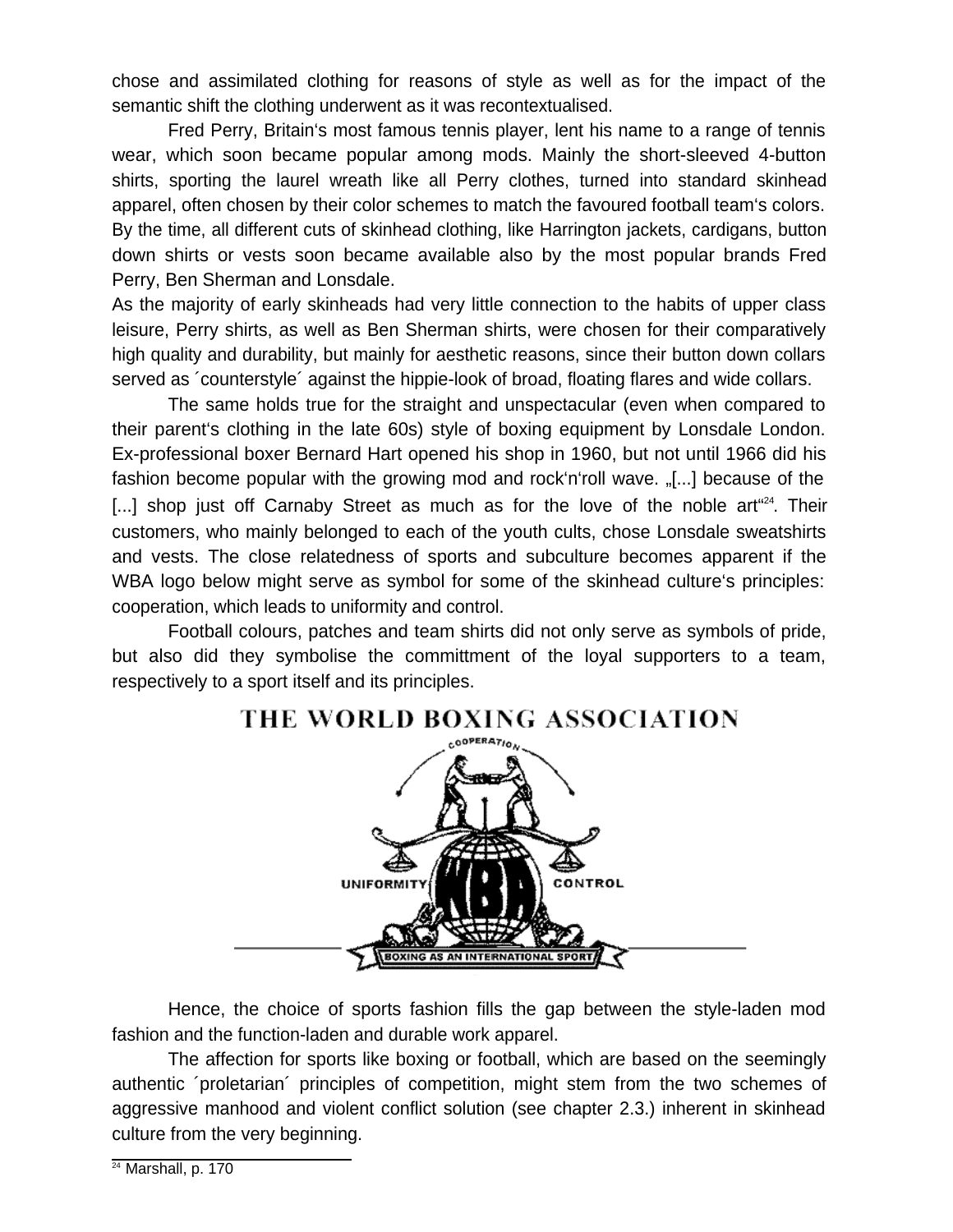#### **Military**

The today infamous adoption of military apparel among skinheads can be regarded as functional choice, since most of the movement's followers were short of money and thus had to rely on durable and yet cheap clothing. The recession hitting on the lower working class from the mid 60s on forced parents to cut down the expences provided for their children, and although youth always was the most affluent group of the British working class, compared to mod fashion skinhead apparel could be purchased at relatively low cost. Nonetheless, the importance of the symbolised, if not materialised aggression, together with the martial appearance of army clothing should not be underestimated as decisive factor for its growing popularity.

Second hand army boots were chosen for their durability and their ´lifting´ wear experience. Even in the first novels to exploit the new youth cult, army boots are presented as essential footwear (see footnote # 19) worn as well for their heavyness supporting the ´weekend parade´ down the street, as for their impact when used in ´aggro´ action.

Camouflage jackets and trousers and, mainly olive green flight jackets were popular among the young. Interestingly though, for reasons of style army clothing was mostly combined with a ´civil´ style. First, not to appear too clumsy, and second to avoid the impression of having a too strong affection for the military and royal sytem, or ambitions towards upper-class uniform appear-ance. Although the skinheads developed and defined a coherent uniform-like canon of hard dress, smart dress or casual dress, the congruence of original use and borrowed use of a fully fledged military outfit seems to have distracted them.

Unlike other youth cults, the early skinheads were at the same time extremely style-conscious, and yet tried to avoid all extraordinarity or too offensive appearance. The adopted sources youth culture, labour, immigrant culture, sports and military could have easily had provided a more shocking bricolage, but the working class background seems to have led to a down to earth style of nearly every day clothing, which was mainly chosen for function, and second for style. This difference, among others, probably made the skinheads emerge from the culture of mods and hard mods, and for the first time did a youth cult embrace the symbols of the parent generation without exaggeratingly altering or ironically distorting them, the combinations were at times unconventional, but never offensive, let alone subversive.

It was the fame the skinheads earned for their ´aggro´ action by which their style acquired its violent and martial symbolism. Especially heavy steel capped boots until today are the main symbol for the cult, and the main requisite to be part of it.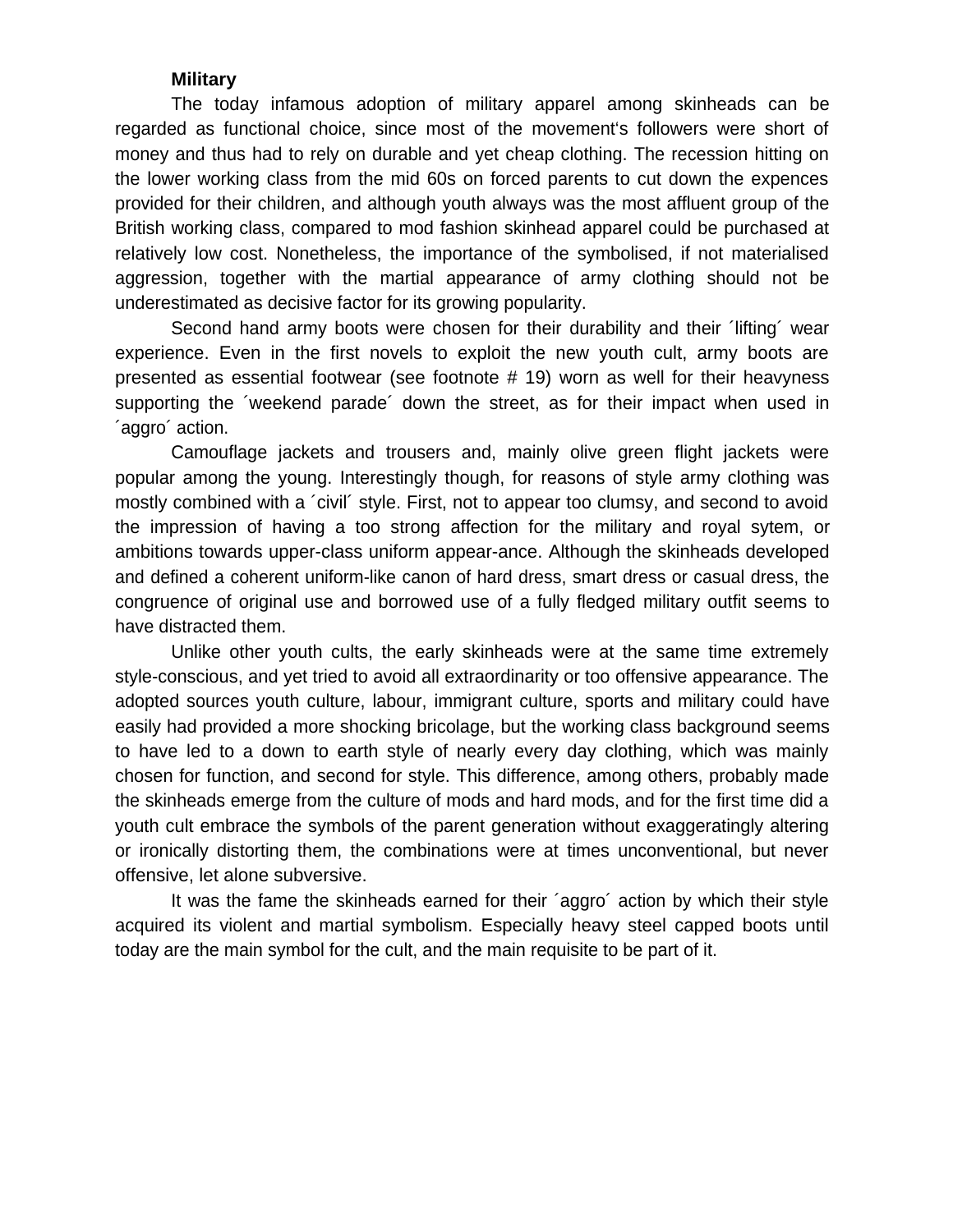### 2.2. **Music Skinhead Moonstomp**

Not only was the fashion of British immigrant youth adopted (see chapter 2.1.), but also the early reggae sound and blue-beat of uprising Jamaican artists and labels became fashionable. Seaside mod weekends of speed and scooters were exchanged for soul and reggae all-nighters at designated clubs and venues, which became focal points of attraction and gave rise to the northern soul scene. Early skinhead sounds ranged from the UK chart hits by the mass compatible stars of blue beat, reggae and two tone, like Desmond Dekker, Don Drummond or Bob Marley, to the rather uncommercial sixties underground sound of northern soul, "so called because of its popularity in the clubs and discos of northern England"<sup>25</sup> Although the West Indian sound was topping the charts, and seemingly attracted a broad following, second to the immigrant youth it was mainly the skinhead scene, which provided fans and customers for the sound systems, record shops and dance hall owners.

It took the punk uproar and its offspring Oi! until skinheads played for skinheads. Before, bands eventually adopted a skin-like outfit and style, like Slade<sup>26</sup>, but in the late 60s and early 70s it was mainly the music of the west-indian immigrants that drew crowds of skinheads into dancing halls and famous all-nighters. The blend of physical unity on the dancefloor and mythical unity through fashion attracted youth seeking to make up for the five every-days

of the week. To adopt the style and music of the immigrant youth was a means to symbolise the felt similarities of social subordination and economic depression, which were considered to be a shared injustice and thus worth the solidarity.

The inherent differences of social status and economic capital of white East-End working-class kids and their West-Indian counterparts were sym-bolically amalgamated by the early skinhead cult, respectively were transgressed by a modeling and styling of re-creative and autogenetic measures. As albums and singles became widely available at relatively low cost, the construction of an individual aural channel, adding to the visual channel had a strong effect on parents as well as on the peer group, since sound is inescapable and sensually more intense than fashion. Its versatility and inter-changeability on the one hand provided a extension of rather simple con-sumer patterns, adoptable by every affluent youth, on the other hand did the all-night culture demand its follower's commitment.

Rebellion against the parents' culture, but also against the dominant culture had found a form opposing the theatrical pathos of `dinosaur` rock and the screaming day-glo hippie psychedelia, which both did not match their promises of rebellion and liberation, but became part of the dominant culture and its cultural industry. Soulful hoodlum types who were still working their way up against various odds became teenage idols, not only

 $25$  McKenna. p.9

 $26$   $\mu$ At first, the band didn't want to go along with it, but Chas Chandler [ex-Animals] persuaded them that the skinheads were crying out for a band that they could identify with, and it could be their passport to the big time. (...) so with nothing to lose, they became overnight converts to the skinhead cause." Marshall. p. 61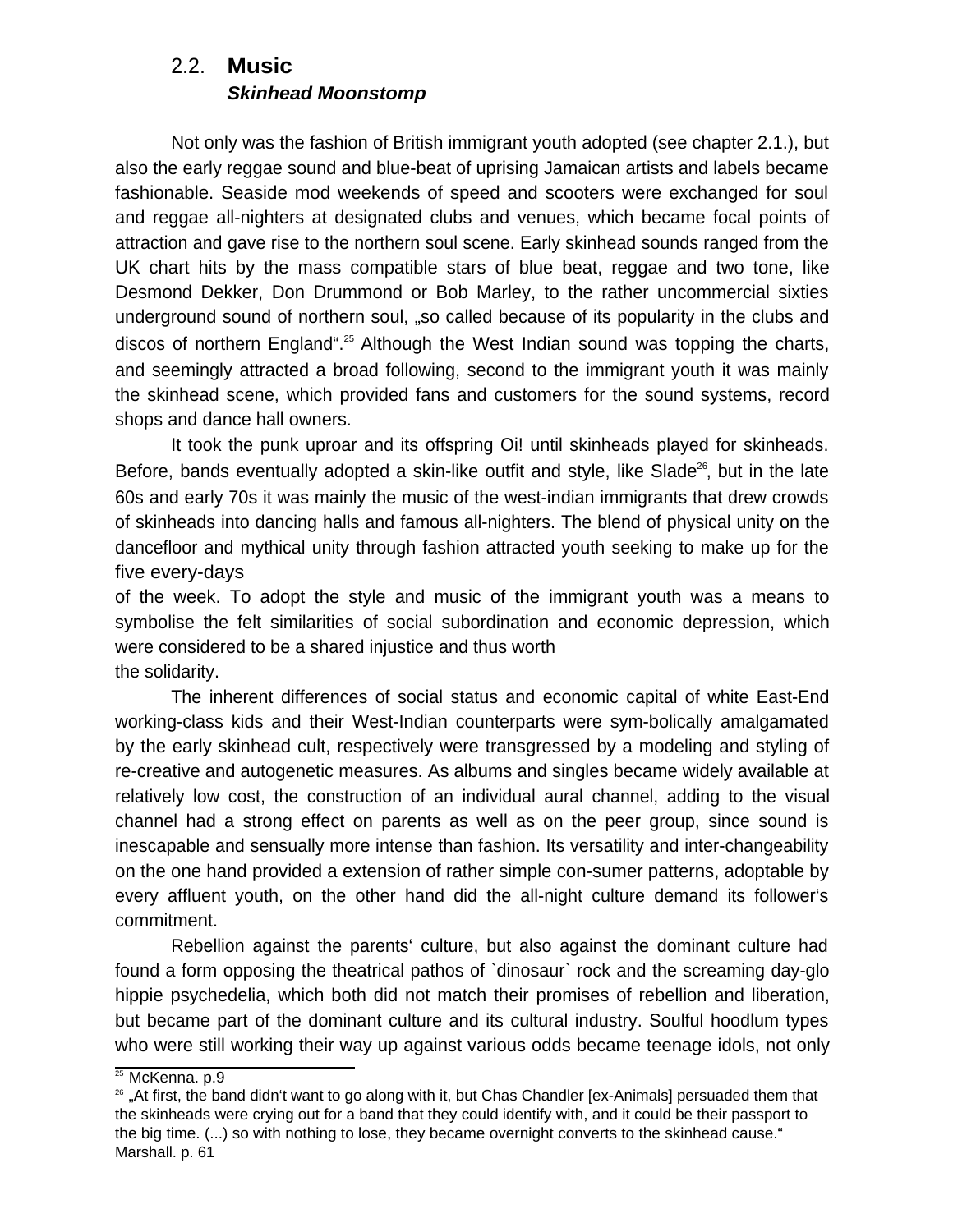for their sound, but also for their mythically blurred background of Kingston gangdom and underdog status. But, even skinhead clientele was subordinate to manipulation, as told by Tony Cousins, then booker for Jamaica's Desmond Dekker's first UK appearance in 1967: "When we brought Desmond Dekker over we gave him a suit, but he insisted that the bottom six inches of the trousers should be cut off. Then the kids began to follow him, they rolled up their trousers and had their hair cut short."<sup>27</sup>

# **SKINHEADS**

# 2.3. **Micropolitics**

The Dispositive of Style and Staging

In the case of micropolitics, the object of analysis is of immaterial nature, hence usually we would rely on indepth reports and psychological interviews to fully cover the whole range of processes within individuals and within the groups they define as theirs. But, as the purpose of this paper is to mainly present the cultural techniques and their application, the underlying principles are analysed with the help of medialised images only.

Novels which exploited the youth-cult can be regarded as useful sources, since they have proven to cover important aspects of the cult, although the exaggerated mystification and stylisation by the authors might have influenced the skinheads' approval of their authenticity. Given the reciprocal relation of micropolitics and style/staging, we must, adding to the literature, co-analytically draw from these paragraphs.

Social extensions, which are usually highly intertwined with their immediate environment, on the level of the individual are almost `naturally` acquired and not independently chosen. Only when they are turned into defining principles of social groups can they be used and functionalised for the group's ends, and might be preserved as learnable techniques which can be reproduced and applied at any time. Fashion and music as social extensions in their own right might be of minor complexity, as they consist of relatively common socio-cultural patterns of consumption and interpretation, but on the plane of micropolitics and self-staging they are functionalised to communicate the various societal forces.

The force relations determining early skinhead micropolitics connect as well the staging as a group and the styling of the individual, as the individual inner world with its almost autogenetic transformational processes. The dispositive of early skinhead micropolitics shows that these force relations are not transmitted in a completely

 $27$  Marshall. p. 12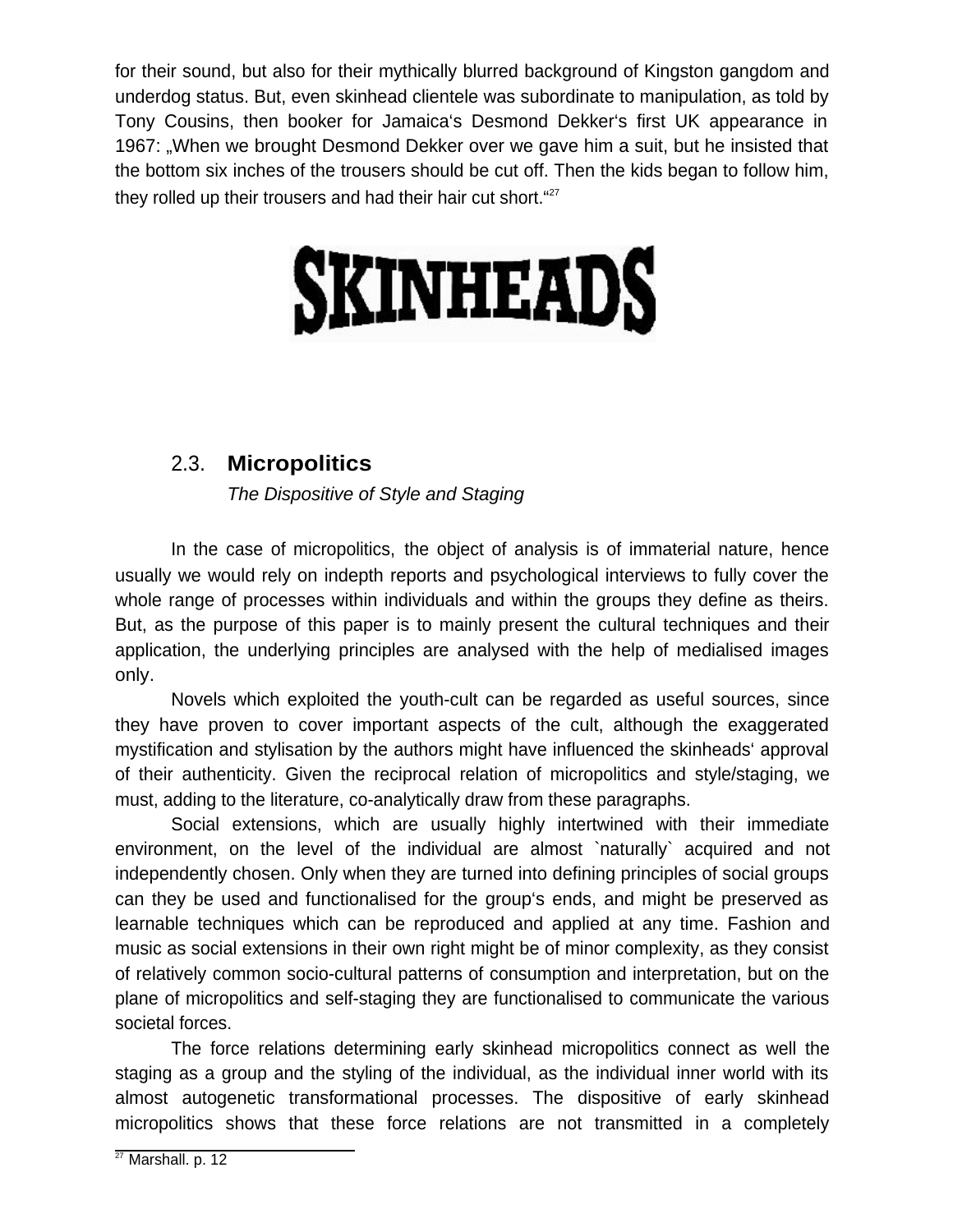symmetrical way, but are concentrated on the individual, which is influenced by the group and by society. As energy can not be lost, but is transformed, force as the medium of energy increases in intensity the less channels there are. Style as the only means of the individual to transform the forces of society and of the group thus gains crucial importance. Influenced by the parent culture and by the subcultures the skinheads developed from, their micropolitics are mainly subjunct to group processes and acts of staging within society.



Richard Allen in his 1970 novel "Skinhead" also divides the dispositive of power of his protagonist Joe Hawkins roughly into the two realms of societal control and public staging within/through the group. Joe's relation to family and immediate environment is described as of hierarchic and violent nature, his economic capital is restricted by a job typical for the East End, which Cohen defines as "routine, dead-end, low-paid unskilled [...] associated with the labour intensive sections [...] (of) the service industries [...]<sup>"28</sup>, coal delivery, that is. Even in his leisure time he is permanently controlled and restrained by economic forces. The only way to cope with these various compulsory effects seems to be to transform them into latent and finally open aggression in public. Joe's gang, of which he is accepted as leader, usually meets around the local pub, stirs up minor trouble there, and for real `aggro action` joins the ranks of football hooligans or takes part in the bank holiday riots. The basic principles of their action and their staging in all cases are latent brutality and youthful virility, which, when combined, regularly lead to assaults.

Some of these characteristics also hold true for Terry Blake, protagonist of Stewart Home's novel "Defiant Pose"<sup>29</sup>, although not only the timely distance, but Home's caricaturistic style and satirical exaggeration make it

difficult to refer to Blake as a representative of the classic skinhead cult. Most of Blake's thoughts center around the dividing of skinheads into nationalists, fascists, pro/pre- or situationists, socialists, anarchists or communists, and around the question of the perfect way to totally destroy capitalism and the power of the ruling class. Home should be mentioned although the crucial days of the cult were definitely over when he turned to novels in 1989, because he provides insight into the theoretical background of the cult. Blake embodies the close relation of sensuality, sexuality, politics and power. His

 $28$  Hall, Jefferson. p. 31

 $29$  I unfortunately had to use the german translation, "Stellungskrieg", Edition Nautilus.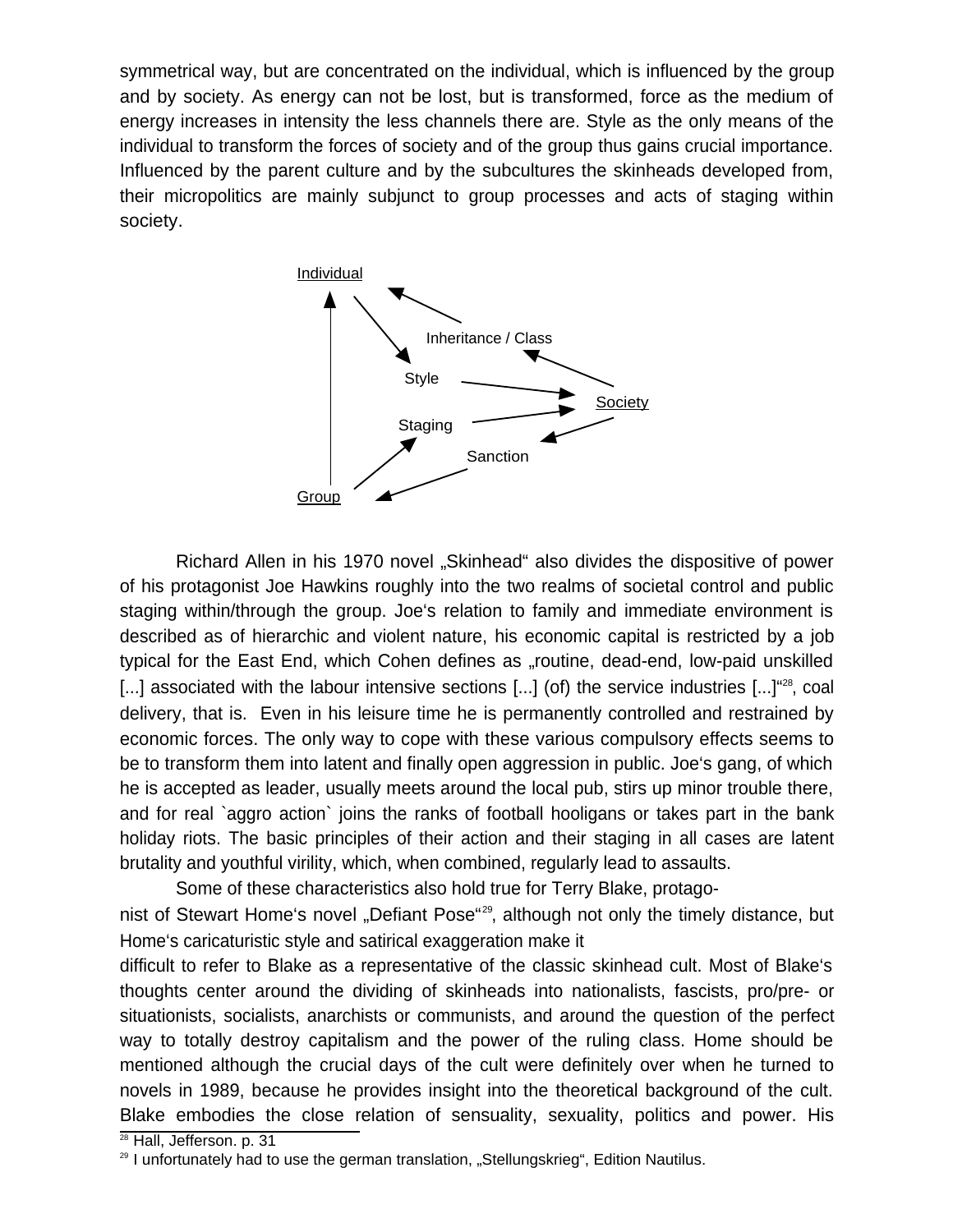excursions into the realms of polymorphous perversion, which is said to ultimately overthrow the ruling class, are accompanied by citations of Marx and discussions on the nature of real working class revolt and the style all these processes should be subject to.

In both novels, mainly male aggression, virility and brutality are the most influential aspects to the organisation of skinhead gangs' hierarchies , adding to virility and vitality as threatening outer appearance, especially towards women, to set the group as such apart. This rather archaic concept of the male leader, who has proven his strenght in one way or another, and thus is acclaimed leader of the mob, might have been derived from the all day concepts de-termining the social life, which did not only characterise the individual situation `on the job`, but also that of the parents and families. Furthermore, the skinhead cult itself might have drawn mainly on youth whose individual view on the world was of such nature. In any case, early skinhead culture lacked any approach to develop distinctive ways of organising group life emancipatorily.

Instead, various occasions of public gathering, such as soccer games, disco nights and the notorious bank holidays, but also every day situations were transformed into spectacels to create and undermine the public image of omnipotent strenght and permanent rebellion. As these ends could only be reached by rational and organisational effort, the cult itself developed the techniques of securing existing hierarchic structures as well as recruiting new members willing to fit these hierarchies.

Inheritance might be stated as the prevalent concept underlying most of the social extensions, which ultimately lead to the loss of the almost situationistic appeal of the mod times, and thus skinhead culture applied its conservative approaches to style, music and staging. Two reasons for this development might be: first, to secure the distinct common spaces of the group and unify the group's countermovement to the increasing economic and socio-political pressures on the families (see footnote # 4), second, to regain the pride in working class culture their parents had lost during the economic depression up to the mid 60s, and compensate this lack by overstressing the blue-collar part of the own history.

Cast into a canon of fashion, music and staging, the skinhead way became a rigid set of intertwined techniques which became infamous to the public for their aggression and their violent effects, but nonetheless are still attracting youth. Lasting for more than 30 years, the cult is organised on the same or similar principles, but eventually gave rise to various offsprings, such as the Oi! movement, and inspired the fashion and look of later youth cults. But the classic skinhead style is even for outsiders to the cult still comparatively easy to spot, since the image is coherent and distinct. Only the streetfights and terrace wars are no longer incited by skinhead crowds, but were taken over by hooligans in the 70s and early 80s, who provided a new surface for uncontrolled violence and youth rebellion.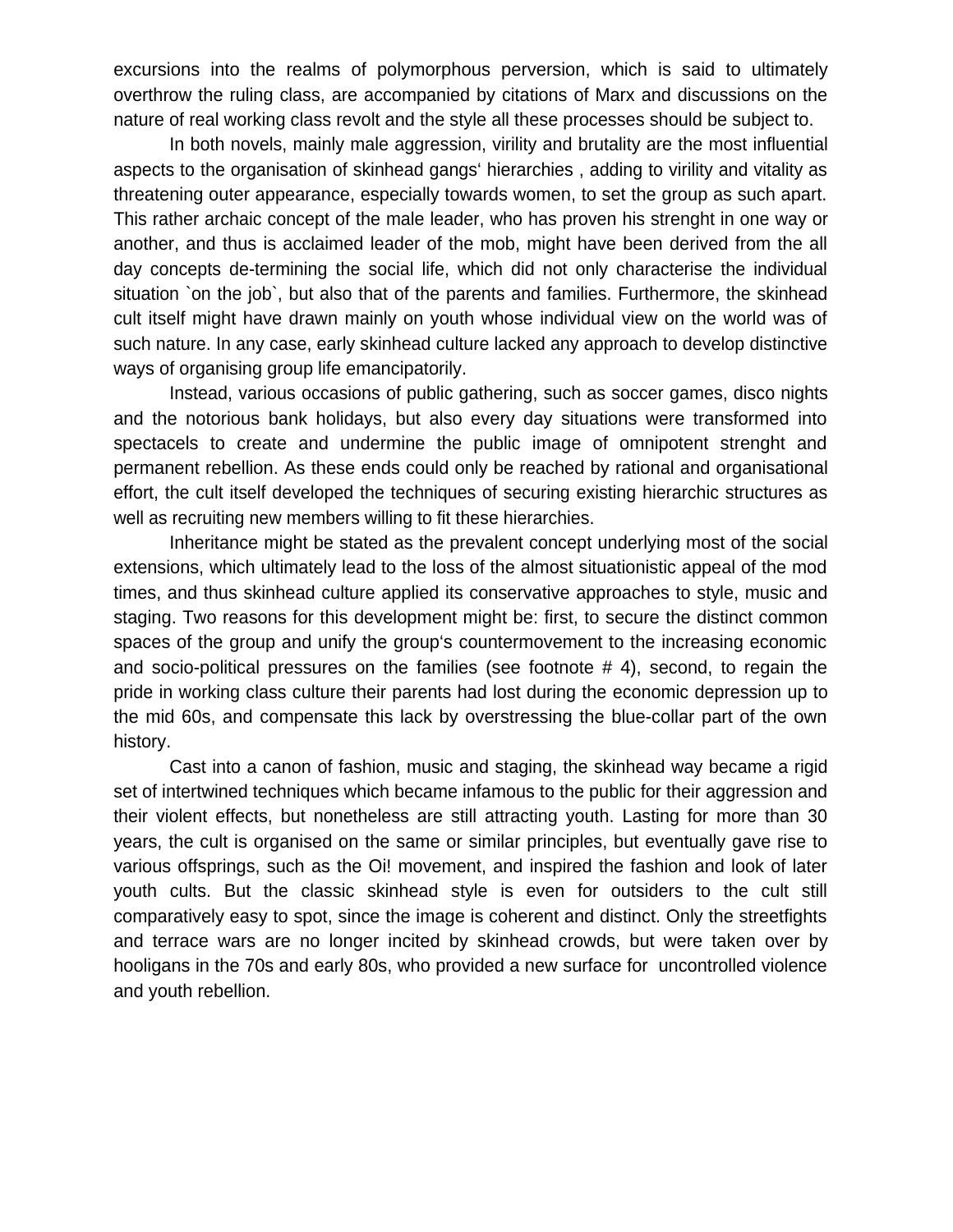# 3. **Skinheads Oscillating between Subversive Subculture and Affirmative Parent Culture**

The gangs and mobs of skinheads made it to headlines and frontpages of British newspapers and magazines, but not only for their style. It was their violent public appearance, which mainly contributed to their `fame`, but the skinhead movement failed to functionalise this image for emancipating ends. It never was a counterculture of fundamental and radical opposition to the political power, nor to the parents' way of life. As stated earlier, skinheads used the commodities and symbols of the parent generation without altering or ironically distorting them. It took the whole skinhead way with all its facettes to claim distinction, or at least difference from the parent culture. The combinations were at times unconventional, but never offensive or subversive, destructive at best.

Dressed like their fathers' generation and keeping a relatively low profile during their every days, it was the weekend ´aggro´ action, by which skinheads acquired their violent and martial image. The public shock effect of smart dressed, but ultra-violent youth was not as big as in the mod days, since steel cap boots already hint at the latent violence of the mobs, but it was exactly the pre-dictability of trouble to come (when skinheads met one of their proclaimed enemies `hippies`, `greasers` and `pakis`), which contradicted their rather conservative and at times sportive appearance. In a way the exaggerating characteristics of the mods' lifestyle were taken back and stripped of their extravaganza, which turned violence into a commodity. Violence was used against nearly everybody, even within the own peer group there was no refuge.

The retro trend led not only to unmasked violence for its own sake, but also to the re-establishment of working-class community relations. Skinheads most likely shared this effort with their parents, but independently took to action to create spaces of shared experience, which were restricted by societal com-pulsion and economic pressure. With spaces at hand, the self to use them had to be constructed, and the models were chosen from other subcultures mainly, but the influence of the parent culture and even of the dominant culture must

not be underestimated. The concepts of hierarchy, leadership, tradition and conflict solution were adopted from the micropolitics of the parent culture and served as an affirmative link as well as controlling channel of repressive sanctions, which had to be compensated by staging and style. Compen-sation was not achieved via opposition to ruling power, but via transformatio-nal processes which regularly wound up to uncontrollable outbursts of vio-lence, even against passersby.

Early skinhead culture did not develop any technique of emancipating its followers from the restraints of society, but merely contributed to the partial assimilation of youth rebellion and its re-creational effects. The self was not altered from within, was not subject to reflected emancipation, but mainly constructed as immediate reaction to the societal environment, and this construction was based on the assumption that society had to be accepted